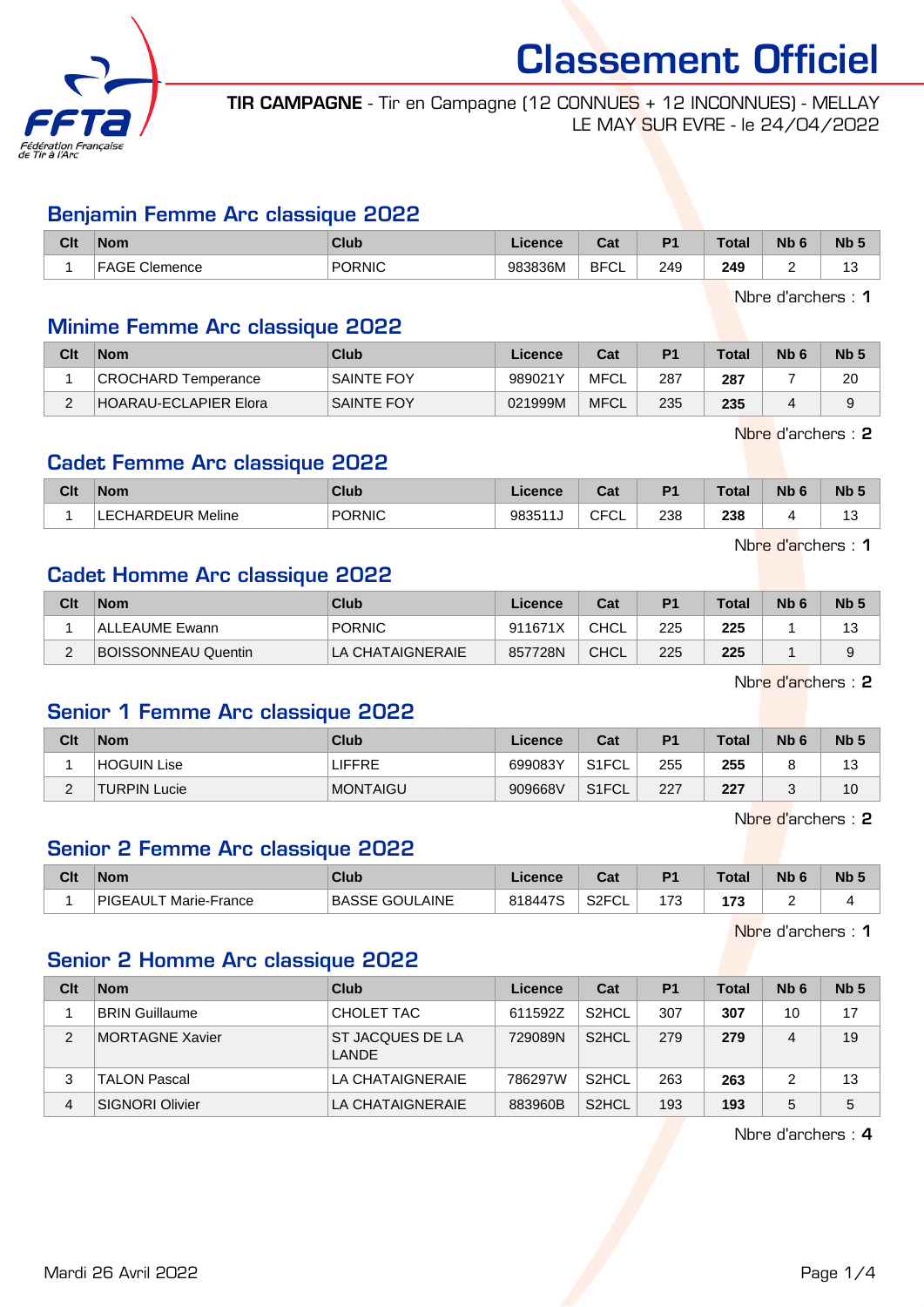

TIR CAMPAGNE - Tir en Campagne (12 CONNUES + 12 INCONNUES) - MELLAY LE MAY SUR EVRE - le 24/04/2022

# Senior 3 Homme Arc classique 2022

| Clt | <b>Nom</b>             | Club                          | Licence | Cat   | P <sub>1</sub> | <b>Total</b> | N <sub>b</sub> 6 | Nb <sub>5</sub> |
|-----|------------------------|-------------------------------|---------|-------|----------------|--------------|------------------|-----------------|
|     | <b>GEFFROY Bruno</b>   | <b>BASSE GOULAINE</b>         | 406239P | S3HCL | 290            | 290          |                  | 15              |
| 2   | <b>BELMONTE Michel</b> | <b>DAUMERAY</b>               | 407727G | S3HCL | 275            | 275          | 5                | 13              |
| 3   | ROSSI Alain            | <b>LES SABLES</b><br>D'OLONNE | 011954U | S3HCL | 256            | 256          |                  | 10              |
| 4   | LE ROCH Andre          | <b>PORNIC</b>                 | 808388H | S3HCL | 196            | 196          | 2                | 10              |

Nbre d'archers : 4

# Pro-first1

| Clt | <b>Nom</b>                   | Club              | Licence | Cat | P <sub>1</sub> | <b>Total</b> | N <sub>b</sub> <sub>6</sub> | N <sub>b</sub> |
|-----|------------------------------|-------------------|---------|-----|----------------|--------------|-----------------------------|----------------|
|     | <b>FRISCHKNECHT Philippe</b> | <b>SAINTE FOY</b> | 021902G | S3  | 223            | 223          |                             | 44             |
|     | HOARAU-ECLAPIER Diane        | SAINTE FOY        | 024438N | S1  | 205            | 205          |                             |                |

Nbre d'archers : 2

# Cadet Femme Arc à poulies 2022

| Clt | <b>Nom</b>                         | Club          | icence  | ่ ี่ ี่ ่า ่<br>uai | D <sub>1</sub> | <b>Total</b> | Nb                            | Nb ! |
|-----|------------------------------------|---------------|---------|---------------------|----------------|--------------|-------------------------------|------|
|     | -LEROUX Jennvfer<br>ROC<br>∩HER-L∟ | <b>PORNIC</b> | 989018V | $\sim$<br>√−ات<br>ע | 298            | 298          | $\overline{\phantom{a}}$<br>ັ | 10   |

Nbre d'archers : 1

#### Junior Homme Arc à poulies 2022

| Clt | <b>Nom</b>                 | <b>Club</b>      | Licence | $R_{\rm eff}$<br>ual | D <sub>1</sub> | Total | <b>Nb</b> | N <sub>b</sub> 5 |
|-----|----------------------------|------------------|---------|----------------------|----------------|-------|-----------|------------------|
|     | <b>CHAPRON L</b><br>Lucain | <b>BEAUPREAU</b> | 936481P | <b>JHCO</b>          | 367            | 367   | 28        | 26               |

Nbre d'archers : 1

# Senior 1 Homme Arc à poulies 2022

| Clt      | <b>Nom</b>             | Club           | Licence | Cat                | P <sub>1</sub> | <b>Total</b> | N <sub>b</sub> 6 | Nb <sub>5</sub> |
|----------|------------------------|----------------|---------|--------------------|----------------|--------------|------------------|-----------------|
|          | ARNAUD Julien          | BASSE GOULAINE | 847296Z | S <sub>1</sub> HCO | 329            | 329          |                  |                 |
| <u>_</u> | <b>TEILLET Sylvain</b> | <b>VALLET</b>  | 685829S | S <sub>1</sub> HCO | 240            | 240          |                  |                 |

Nbre d'archers : 2

# Senior 2 Femme Arc à poulies 2022

| Clt | <b>Nom</b>            | Club          | Licence | Cat                | P <sub>1</sub> | Total | N <sub>b</sub> 6 | N <sub>b</sub> 5 |
|-----|-----------------------|---------------|---------|--------------------|----------------|-------|------------------|------------------|
|     | <b>BRIN Veronique</b> | CHOLET TAC    | 611594B | S <sub>2</sub> FCO | 350            | 350   | 19               | 30               |
|     | SALIOU Dominique      | <b>NANTES</b> | 094224T | S <sub>2</sub> FCO | 329            | 329   | 10               | 30               |

Nbre d'archers : 2

# Senior 2 Homme Arc à poulies 2022

| Clt | <b>Nom</b>         | Club          | Licence | Cat                            | P <sub>1</sub> | Total | N <sub>b</sub> 6 | N <sub>b</sub> 5 |
|-----|--------------------|---------------|---------|--------------------------------|----------------|-------|------------------|------------------|
|     | RIBEYROLLES Jerome | <b>PORNIC</b> | 311470E | S <sub>2</sub> H <sub>CO</sub> | 377            | 377   | າາ<br>ບປ         | 25               |
| ▃   | HALLEZ Frederic    | <b>LIFFRE</b> | 788532A | S <sub>2</sub> HCO             | 375            | 375   |                  |                  |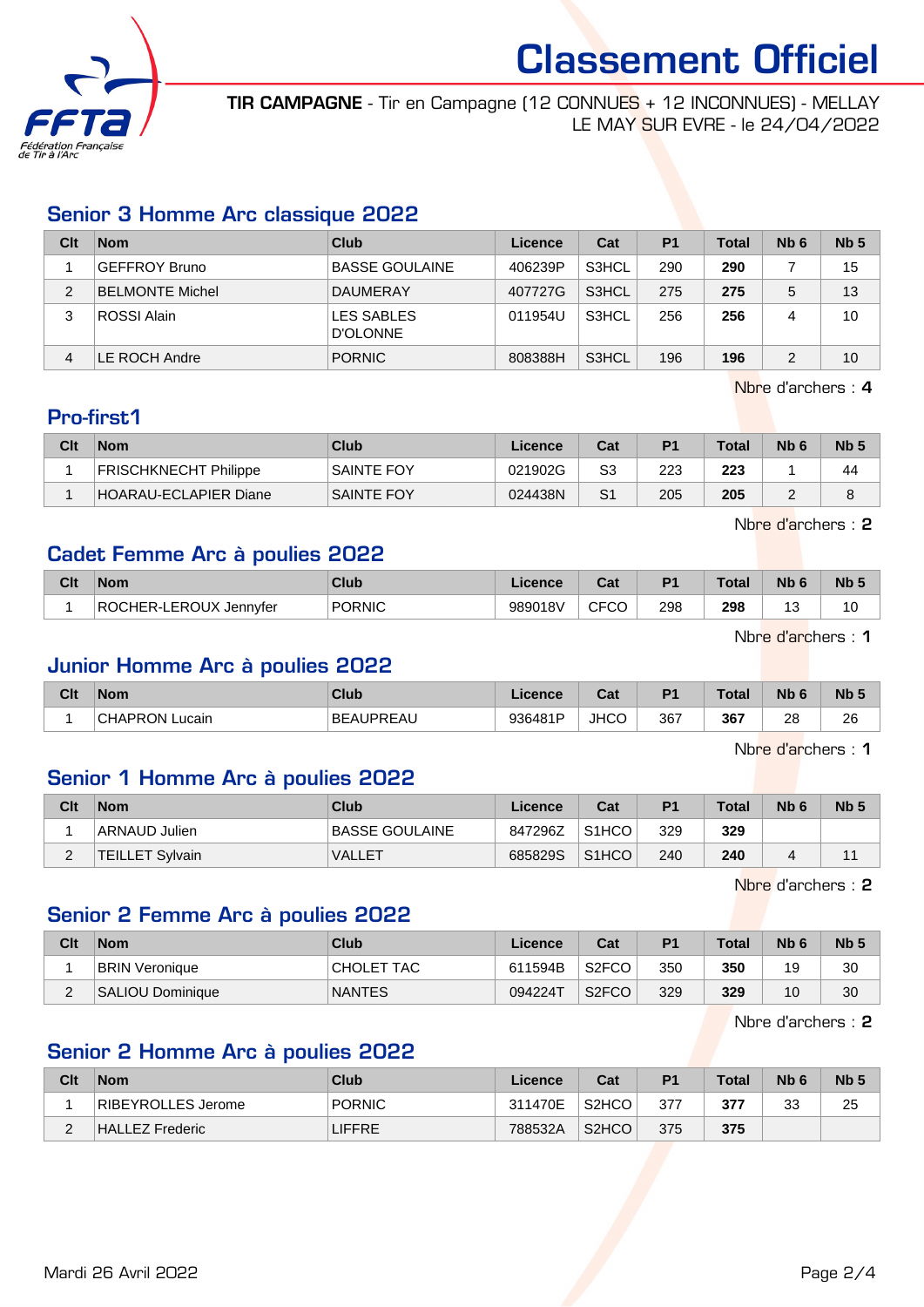

TIR CAMPAGNE - Tir en Campagne (12 CONNUES + 12 INCONNUES) - MELLAY LE MAY SUR EVRE - le 24/04/2022

# Senior 2 Homme Arc à poulies 2022 (Suite)

| Clt        | <b>Nom</b>    | Club             | Licence | Cat                | P1  | Total | Nb <sub>6</sub> | Nb <sub>5</sub> |
|------------|---------------|------------------|---------|--------------------|-----|-------|-----------------|-----------------|
| $\sqrt{2}$ | HERVE Florian | LAVAL            | 610484V | S <sub>2</sub> HCO | 295 | 295   | 10              |                 |
|            | JARRY Nicolas | <b>BEAUPREAU</b> | 365102A | S <sub>2</sub> HCO | 240 | 240   | 4               | 10              |

Nbre d'archers : 4

# Senior 3 Homme Arc à poulies 2022

| Clt | <b>Nom</b>       | Club          | Licence | Cat   | P <sub>1</sub> | <b>Total</b> | Nb <sub>6</sub> | Nb <sub>5</sub> |
|-----|------------------|---------------|---------|-------|----------------|--------------|-----------------|-----------------|
|     | PICOT Rene       | <b>PORNIC</b> | 083238B | S3HCO | 383            | 383          | 31              | 33              |
|     | MAUPILET Gilbert | <b>PORNIC</b> | 894188U | S3HCO | 348            | 348          | 19              | 31              |
| ົ   | LECOMTE Claude   | <b>SAUMUR</b> | 631099C | S3HCO | 322            | 322          | 19              | 23              |

Nbre d'archers : 3

# Senior 2 Femme Bare Bow 2022

| Clt | <b>Nom</b>                        | Club                   | Licence | Cat                | D <sub>4</sub> | Total <sub>o</sub> | <b>Nb</b> | N <sub>b</sub> <sub>5</sub> |
|-----|-----------------------------------|------------------------|---------|--------------------|----------------|--------------------|-----------|-----------------------------|
|     | $\overline{1}$ OCH F<br>Francoise | <b>ERIGNE</b><br>⊤MURS | 320009L | S <sub>2</sub> FBB | 115            | 44 E<br>           |           |                             |

Nbre d'archers : 1

# Senior 2 Homme Bare Bow 2022

| Clt | <b>Nom</b>              | Club          | Licence | Cat                | P <sub>1</sub> | <b>Total</b> | N <sub>b</sub> 6 | Nb <sub>5</sub> |
|-----|-------------------------|---------------|---------|--------------------|----------------|--------------|------------------|-----------------|
|     | <b>SEGRETAIN Fabien</b> | <b>CHANGE</b> | 099446U | S <sub>2</sub> HBB | 275            | 275          | 6                | 16              |
| 2   | LABELLE Sylvain         | LAVAL         | 421385C | S <sub>2</sub> HBB | 272            | 272          | 6                | 17              |
| 3   | BELLANGER Jean Luc      | MAZE          | 869330Z | S <sub>2</sub> HBB | 269            | 269          | 6                | 11              |
| 4   | MOUTAULT Denis          | CHOLET TAC    | 630593C | S <sub>2</sub> HBB | 264            | 264          | 4                | 19              |
| 5   | LEROUX Pascal           | <b>PORNIC</b> | 024387H | S <sub>2</sub> HBB | 211            | 211          | 6                | 5               |

Nbre d'archers : 5

# Senior 3 Homme Bare Bow 2022

| Clt | <b>Nom</b>           | <b>Club</b> | Licence | Cat   | P <sub>1</sub> | <b>Total</b> | N <sub>b</sub> 6 | Nb <sub>5</sub> |
|-----|----------------------|-------------|---------|-------|----------------|--------------|------------------|-----------------|
|     | <b>BEN AMAR Eric</b> | ANGERS      | 862735F | S3HBB | 277            | 277          |                  | 15              |
| -   | BELLOIR Alain        | <b>REZE</b> | 008297U | S3HBB | 249            | 249          |                  | 15              |

Nbre d'archers : 2

### Scratch Femme Longbow 2022

| Clt | <b>Nom</b>               | <b>Club</b>  | Licence | ่ ∼ิ่ ระ<br>⊍o | D <sub>1</sub> | <b>Total</b> | Nb | <b>N<sub>b</sub></b> |
|-----|--------------------------|--------------|---------|----------------|----------------|--------------|----|----------------------|
|     | <b>SIMEON</b><br>Claudie | EТ<br>UALLE. | 115552M | S3FAD          | 230<br>__      | 230<br>__    |    |                      |

Nbre d'archers : 1

#### Scratch Homme Longbow 2022

| Clt | <b>Nom</b> | Club                              | icence  | $\sim$<br><b>val</b> | D <sub>1</sub> | <b>Total</b> | Nb <sub>6</sub> | N <sub>b</sub> |
|-----|------------|-----------------------------------|---------|----------------------|----------------|--------------|-----------------|----------------|
|     | MACE Jacky | 그 도포<br>$\mathsf{V}\mathsf{ALLE}$ | 270287R | S2HAD                | 363            | 363          | 26              | 29             |